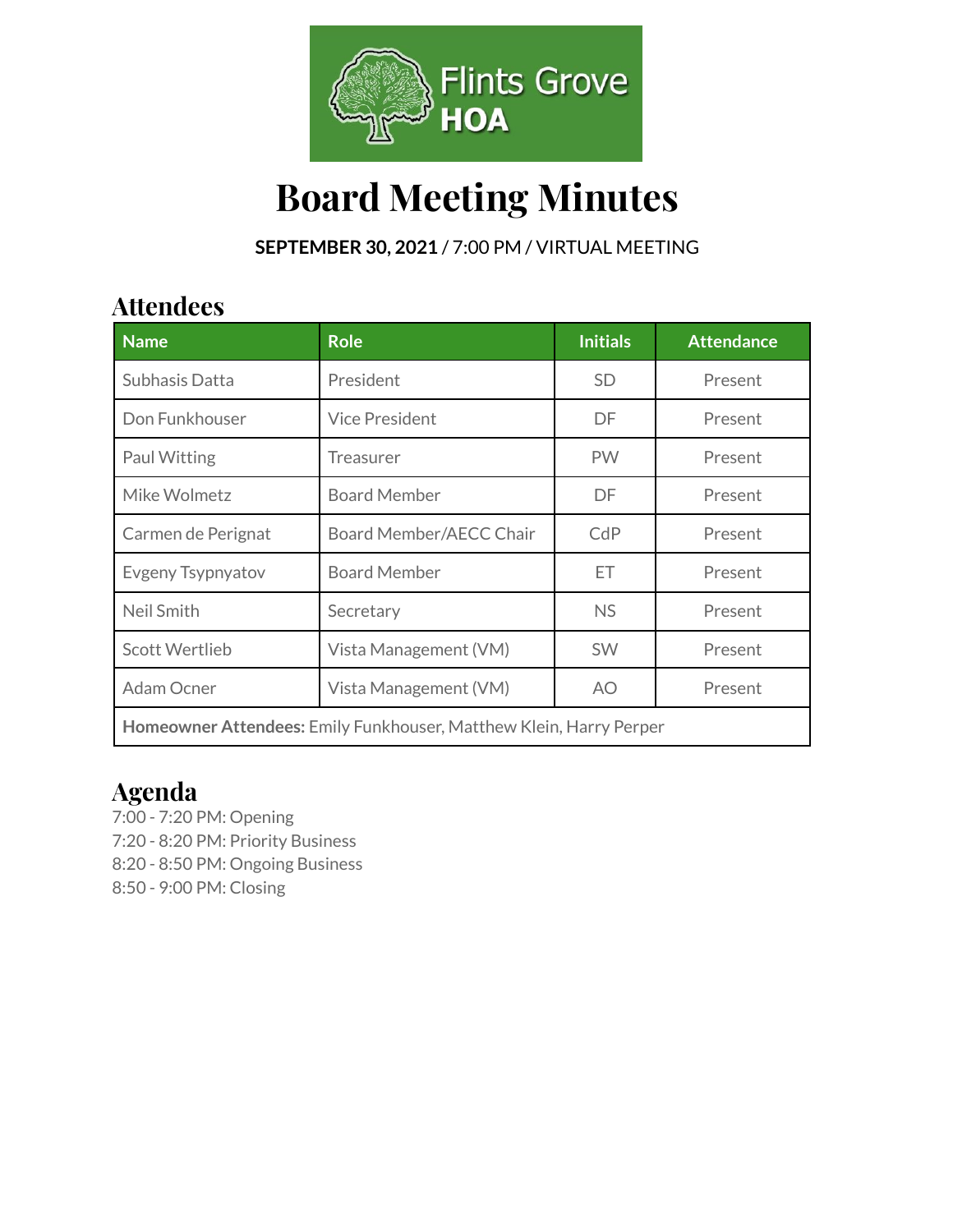#### **Notes OPENING**

- Meeting called to order at 7:04pm by Subhasis Datta, President.
- Financial Account Balances:
	- Operating Account: \$23k
	- New Reserve: \$61k
	- Checking Account: \$5k
	- Reserve: \$222k
- **Homeowner Suggestion**: Matthew Klein attended the meeting to suggest trialling a Food Truck Social Event in the Flints Grove neighborhood. The Board thanked Matthew for this suggestion and reacted in a positive fashion towards scheduling the first event in the Fall period. Matthew to work with the Board to finesse the organizational aspects.

#### **PRIORITY BUSINESS**

#### **Spring Inspection Letters**

- VM have completed another round of community inspections and are liaising with homeowners as required. VM reported that they were pleasantly surprised with the reaction of the community to these improvement notices.
- VM and CdP (on behalf of the AECC) both mentioned the need to review the report together. CdP stated that a homeowner had informed us that they had received multiple notices and this needs to be handled in a better way to ensure that this remains a positive process for all involved.
- For homes that have not complied, the AECC and VM will be considering violation notices.

#### **Dehaven Runoff**

- Quote received from Allentuck for this work. Second quote being sought by VM for comparison purposes.
- In addition, the trail between Pebble Hill Lane and Flints Grove Drive will also be quoted on, as the erosion and drop off at the top of the trail is hazardous.

#### **MoCo Parks and Recreation Work at Pebble Hill Forest Entry**

- VM and NS met with MoCo Parks & Recreation to discuss the work that will be undertaken to regrade the path from Pebble Hill Lane to the forest entry in order to meet ADA compliance, replace the current bridge and address the exposed WSSC drain and associated water management on their property.
- Permitting process is underway and work is estimated to begin in Fall 2022.

#### **Dufief Mill Road Clean Up**

● VM, NS and CdP met with the MD Forestry department to discuss the tree removals. MD Forestry is following up with the Tree company to discuss the need for permitting for this work. FGHOA provided MD Forestry with photos and videos of the brush that was present prior to the work being undertaken.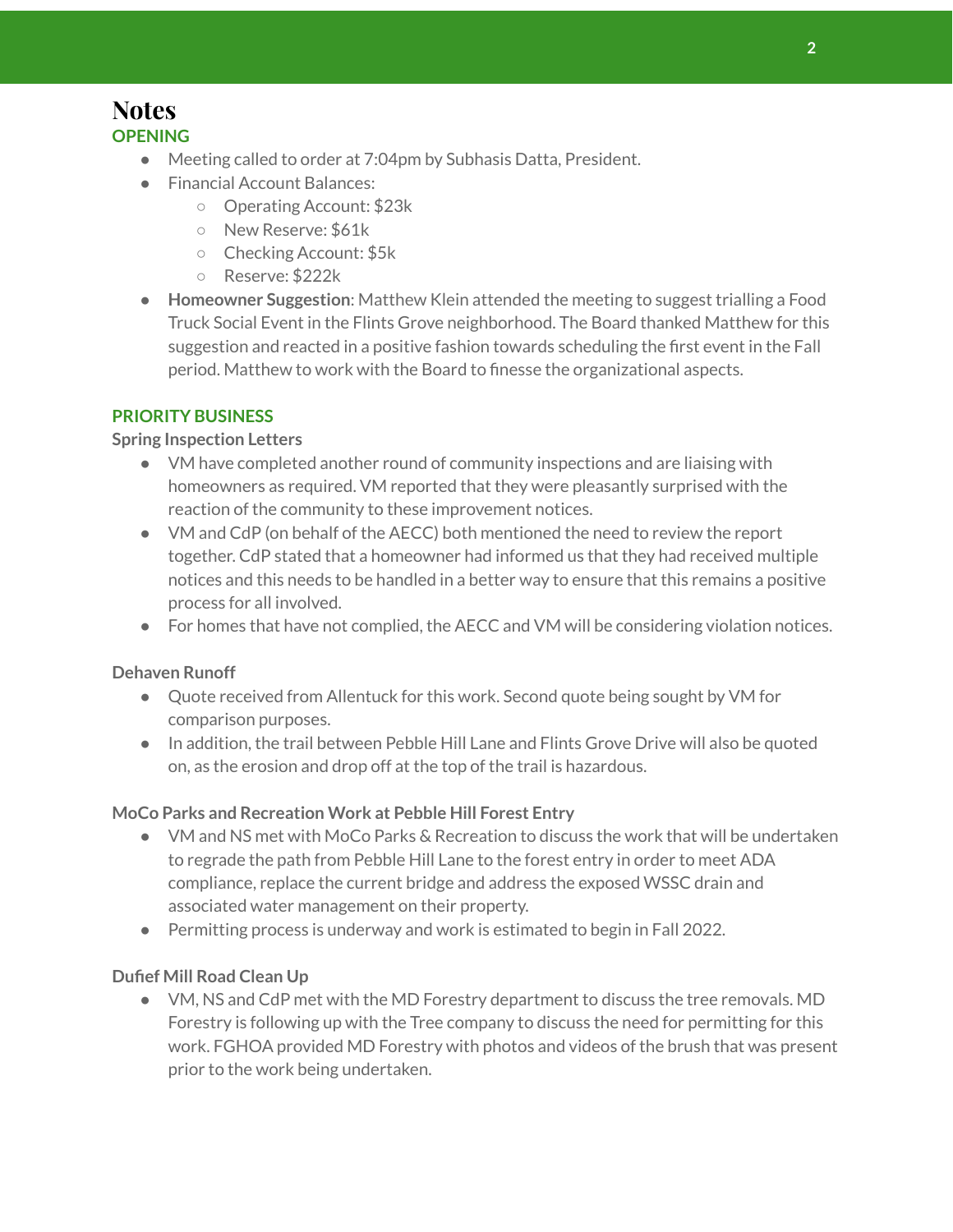● MD Forestry team responded to VM to state that no further action is required by the FGHOA. They advised the HOA to contact the MC-DOT for right of way demarcation and MoCo Parks and Planning to discuss tree replacement opportunities.

#### **Bamboo Reemergence**

- VM and CdP are chasing Landscape & Drainage regarding the reemergence of bamboo, off the trail behind Antigone Dr.
- Landscape & Drainage have responded and have assured the Board that it is on their list but they are short-staffed. CdP professed unhappiness with this response.
- VM to follow-up.

#### **RV Parking Request**

● A homeowner reached out to the Board to inquire about purchasing an RV. The Board responded to inform the Homeowner that RVs are not allowed to be parked in the community. The Homeowner then referred the Board to an RV parked in the adjacent home. The Board followed up with the homeowner in question and after discussion allowed the temporary parking of the RV until after the Thanksgiving period.

#### **Trail Signs**

● Second quote was received in addition to the Signarama quote for the replacement of the signs in the Trail, along with the addition of a trail entry sign at the Flints Grove Lane entry.

#### **Welcome Area & Fence Policy**

● CdP to reach out to homeowner regarding right of way management on Dufief Mill Road to ensure a complete document is presented before the Board. Remaining edits to be completed and the Board to review for approval.

#### **Sheds Policy**

- CdP presented a Sheds Policy. Board members discussed the need for a Sheds Policy as our Governing Documents clearly stipulate that no Sheds are allowed in the community. The AECC is in a bind due to recent requests that challenge this stance due to the presence of Sheds in other homes in our community.
- Board discussion on the need for a specific policy on sheds, considering the governing documents are clear on this matter.
- Further discussion tabled due to time constraints.

#### **Townhome Assigned Parking**

● Tabled.

#### **Fences**

● Tabled.